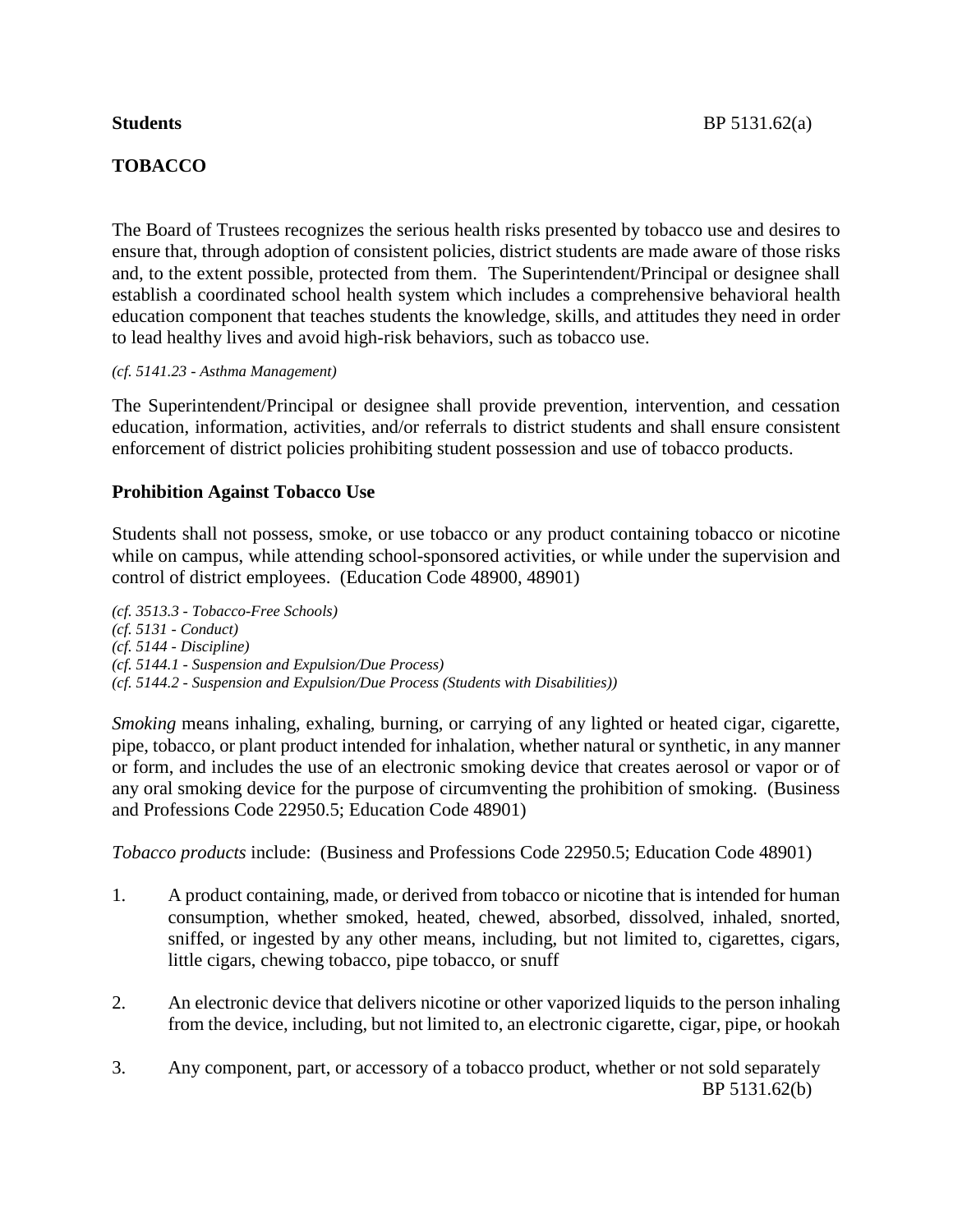# **TOBACCO** (continued)

These prohibitions do not apply to a student's possession or use of his/her own prescription products. However, student possession or use of prescription products in school shall be subject to the district's policy and regulation for addressing the administration of medications on campus. (Education Code 48900)

*(cf. 5141.21 - Administering Medication and Monitoring Health Conditions)*

# **Prevention Instruction**

The district shall provide developmentally appropriate tobacco-use prevention instruction for students at selected grade levels from K-12 pursuant to Education Code 51202. Such instruction shall be aligned with state content standards and the state curriculum framework for health education and with any requirements of state and/or federal grant programs in which the district participates.

*(cf. 6142.8 - Comprehensive Health Education) (cf. 6143 - Courses of Study)*

# **Intervention/Cessation Services**

The district may provide or refer students to counseling, intensive education, and other intervention services to assist in the cessation of tobacco use. Such intervention services shall be provided as an alternative to suspension for tobacco possession.

*(cf. 1020 - Youth Services) (cf. 5141.6 - School Health Services) (cf. 5146 - Married/Pregnant/Parenting Students) (cf. 6164.2 - Guidance/Counseling Services)*

# **Program Planning**

The district's tobacco-use prevention and intervention program shall be based on an assessment of tobacco-use problems in the school and the community, an examination of existing services and activities in the community, and a determination of high-risk student populations that are most in need of district services.

The Superintendent/Principal or designee shall coordinate with the local health department and county office of education in program planning and implementation. He/she may establish an advisory council including students, parents/guardians, district staff, representatives of the local health department and community organizations, law enforcement professionals, and/or others with demonstrated expertise in tobacco prevention and cessation.

```
(cf. 1220 - Citizen Advisory Councils)
(cf. 1400 - Relations Between Other Governmental Agencies and the Schools)
```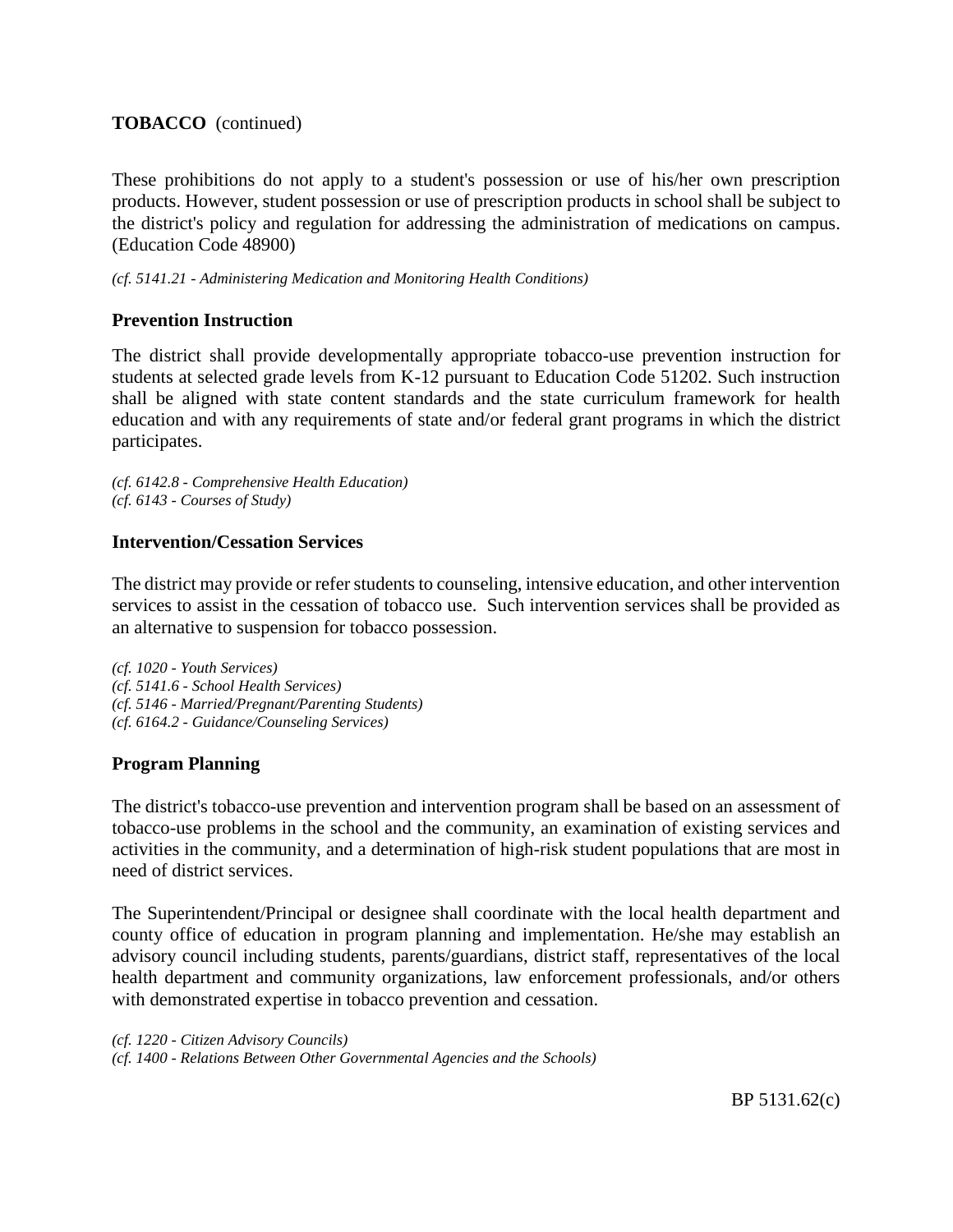## **TOBACCO** (continued)

The Superintendent/Principal or designee also shall coordinate the district's tobacco-use prevention and intervention program with other district efforts to reduce students' use of illegal substances and to promote student wellness.

*(cf. 5030 - Student Wellness) (cf. 5131.6 - Alcohol and Other Drugs) (cf. 5131.63 - Steroids)*

The Superintendent/Principal or designee shall select tobacco-use prevention programs based on the model program designs identified by the California Department of Education (CDE) and may adapt the model to meet district needs. (Health and Safety Code 104420)

The Superintendent/Principal or designee shall not accept for distribution any materials or advertisements that promote the use or sale of tobacco products. He/she also shall not accept tobacco-use prevention or intervention funds or materials from the tobacco industry or from any entity which is known to have received funding from the tobacco industry.

*(cf. 1325 - Advertising and Promotion) (cf. 3290 - Gifts, Grants and Bequests) (cf. 6161.1 - Selection and Evaluation of Instructional Materials)*

## **Program Evaluation**

To evaluate the effectiveness of the district's program and ensure accountability, the Superintendent/Principal or designee shall biennially administer the California Healthy Kids Survey or other appropriate student survey at selected grade levels in order to assess student attitudes toward tobacco and student use of tobacco. He/she also shall annually report to the Board, and to the CDE if required, the data specified in Health and Safety Code 104450.

*(cf. 0500 - Accountability) (cf. 5022 - Student and Family Privacy Rights) (cf. 6162.8 - Research)*

The results of program evaluations shall be used to refine program goals and objectives and make changes as needed to strengthen program implementation.

*Legal Reference: (see next page)*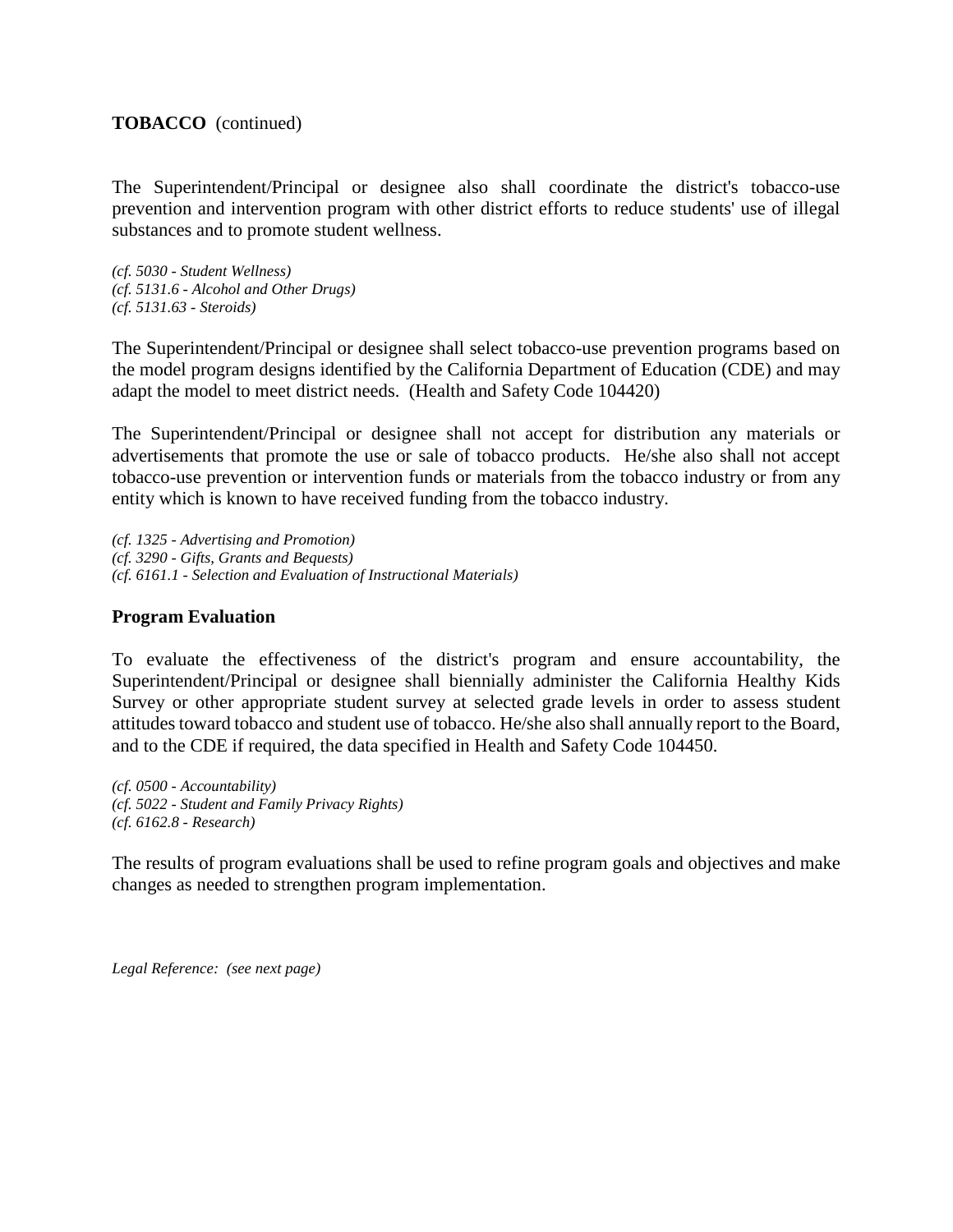### **TOBACCO** (continued)

#### *Legal Reference:*

*EDUCATION CODE 8900 Suspension or expulsion (grounds) 48900.5 Suspension, limitation on imposition; exception 48901 Smoking or use of tobacco prohibited 51202 Instruction in personal and public health and safety 60041 Instructional materials, portrayal of effects of tobacco use BUSINESS AND PROFESSIONS CODE 22950.5 Stop Tobacco Access to Kids Enforcement Act; definitions HEALTH AND SAFETY CODE 104350-104495 Tobacco-use prevention education 104559 Tobacco use prohibition 119405 Unlawful to sell or furnish electronic cigarettes to minors PENAL CODE 308 Minimum age for tobacco possession CODE OF REGULATIONS, TITLE 17 6800 Definition, health assessment 6844-6847 Child Health and Disability Prevention program; health assessments UNITED STATES CODE, TITLE 20 7111-7122 Student Support and Academic Enrichment Grants CODE OF FEDERAL REGULATIONS, TITLE 21 1140.1-1140.34 Unlawful sale of cigarettes and smokeless tobacco to minors ATTORNEY GENERAL OPINIONS 88 Ops.Cal.Atty.Gen. 8 (2005)*

*Management Resources:*

*CALIFORNIA DEPARTMENT OF EDUCATION PUBLICATIONS TUPE Acceptance of Funds Guidance Health Education Content Standards for California Public Schools: Kindergarten Through Grade Twelve, 2008 Health Framework for California Public Schools: Kindergarten Through Grade Twelve, 2003 Getting Results: Part II California Action Guide to Tobacco Use Prevention Education, 2000 WEST ED PUBLICATIONS Guidebook for the California Healthy Kids Survey WEB SITES CSBA: http://www.csba.org California Department of Education, Tobacco-Use Prevention Education: http://www.cde.ca.gov/ls/he/at/tupe.asp California Department of Public Health, Tobacco Control: http://www.cdph.ca.gov/programs/tobacco California Healthy Kids Resource Center: http://www.californiahealthykids.org California Healthy Kids Survey: http://www.wested.org/hks Centers for Disease Control and Prevention, Smoking and Tobacco Use: http://www.cdc.gov/tobacco U.S. Surgeon General: http://www.surgeongeneral.gov*

Policy **CUDDEBACK UNION ELEMENTARY SCHOOL DISTRICT** adopted: December 11, 2019 Carlotta, California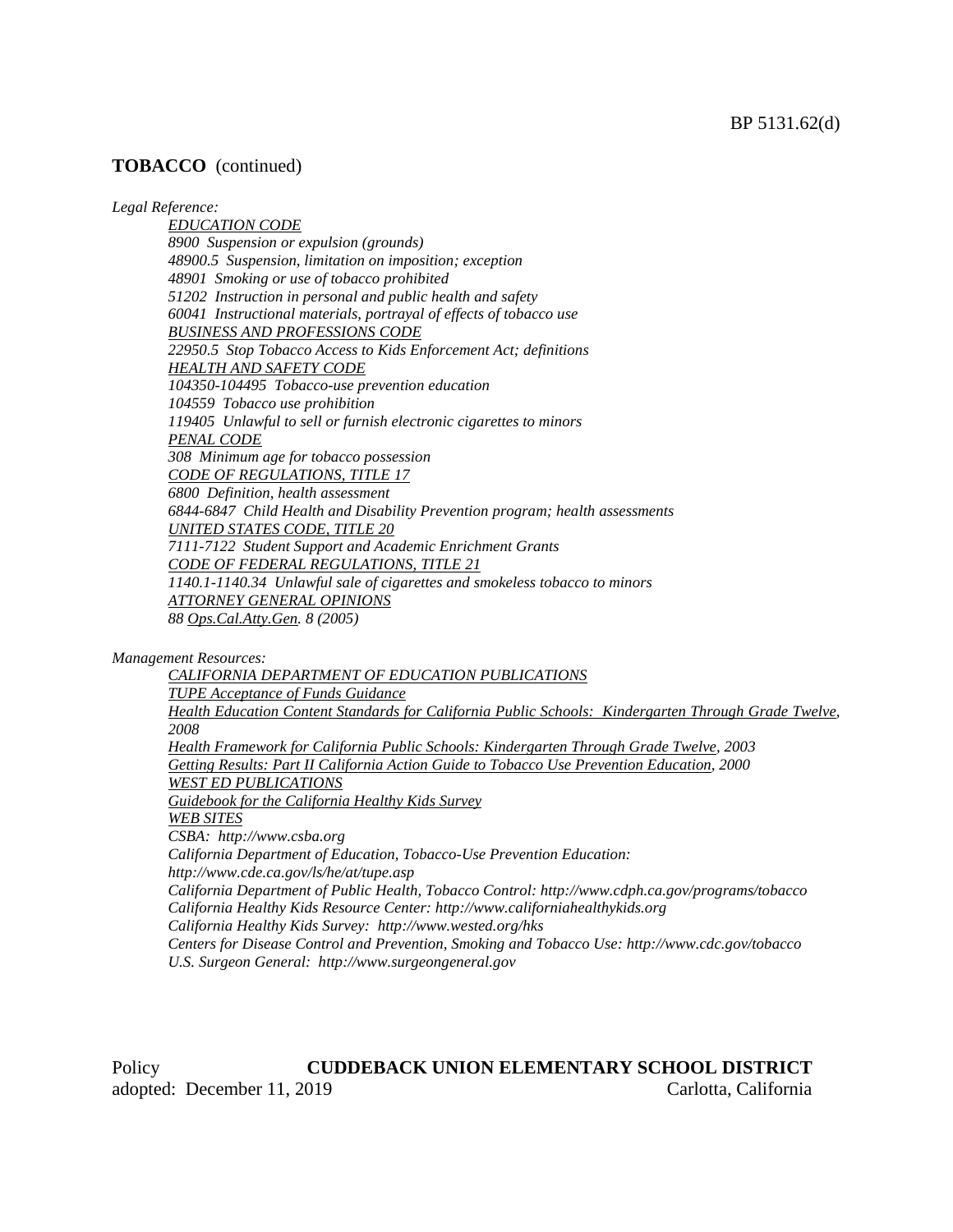# **TOBACCO**

## **Tobacco-Use Prevention Education Program**

The district's tobacco-use prevention program shall provide students in grades 4-8 instruction which addresses the following topics: (Health and Safety Code 104420)

- 1. Immediate and long-term undesirable physiologic, cosmetic, and social consequences of tobacco use
- 2. Reasons that adolescents say they smoke or use tobacco
- 3. Peer norms and social influences that promote tobacco use
- 4. Refusal skills for resisting social influences that promote tobacco use

*(cf. 5131.6 - Alcohol and Other Drugs) (cf. 6142.8 - Comprehensive Health Education) (cf. 6143 - Courses of Study)*

As appropriate, the district shall provide or refer students in grades 7-8 to tobacco-use intervention and cessation activities. (Health and Safety Code 104420)

*(cf. 1020 - Youth Services) (cf. 5141.6 - School Health Services) (cf. 6164.2 - Guidance/Counseling Services)*

These services shall be directed toward current users and shall be voluntary for students who desire assistance in ceasing the use of tobacco.

In addition to targeting students who currently use tobacco, the district's program shall target students most at risk for beginning to use tobacco as identified through a local needs assessment.

The district shall provide or refer every pregnant and parenting minor enrolled in the district to tobacco-use prevention services. Such services may be integrated with existing programs for pregnant and parenting minors and shall include: (Health and Safety Code 104460)

- 1. Referral to perinatal and related support services
- 2. Outreach services and assessment of smoking status
- 3. Individualized counseling and advocacy services
- 4. Motivational messages